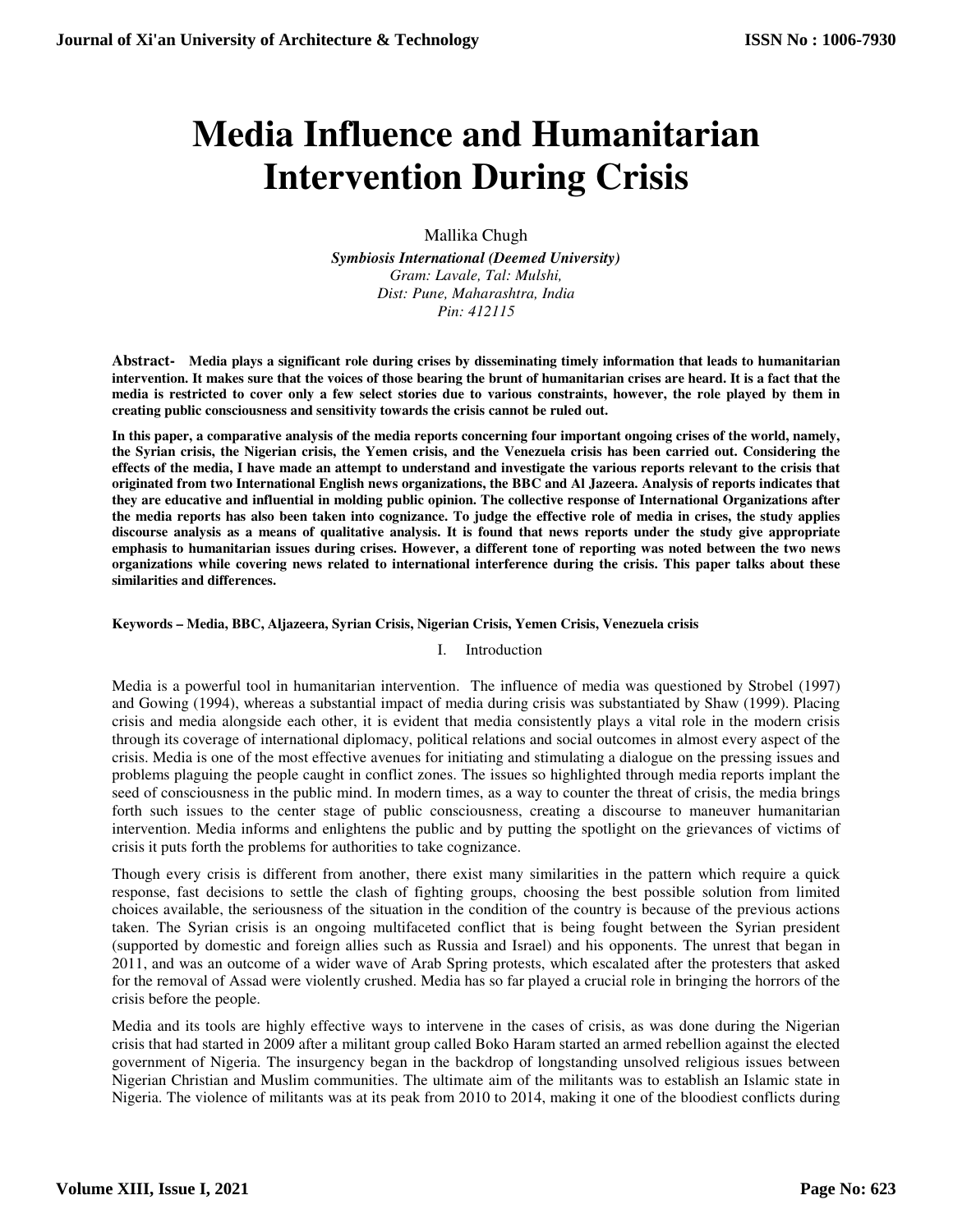the period. Even though they were forced to retreat in 2015, the group started to raise its head again from 2018 onwards, after a long hiatus. The international media had successfully sought humanitarian intervention.

The Yemen crisis started with a fight between the Yemeni government headed by Abdrabbuh Mansur Hadi and the local Hauthi armed movement is supported by their allies from both sides. Both the factions claim to be the legal constituents of the official Yemeni government. According to the United Nations 2017 reports 13,045 civilians were reportedly killed after the coalition air campaigns, which began on 26 March 2015. The media has relentlessly continued to work in the affected areas to contribute towards bringing forth societal issues in front of the world.

The socioeconomic and political crisis of Venezuela began on 2 June 2010, while President Chavez was still in power. It is continuing to date under Nicolas Maduro's presidency. The crisis is due to hyperinflation, unending starvation, disease, and crime, resulting in alarmingly high emigration of its population. Extrajudicial killings by the Maduro government have become common and the United Nations (UN) has reported 5,287 killings in 2017 due to the actions of special forces and has added another 1,569 killings registered in the first half of 2019 alone. After the media reports exposed the gravity of the situation many international sanctions were imposed on the country. No less than 11 Latin American countries united to form a group to stand against the atrocities of the Maduro government. This forced Maduro to relax some of its oppressing policies bringing some relief to the people. Therefore, to ascertain the pivotal role of media during crisis, it is imperative to comprehend the real factors which cause crisis and the way media approaches these issues in its reports. It is essential to analyze and understand the extent of media influence in begetting humanitarian intervention during the crisis. Reports of ongoing crises by BBC and Al Jazeera have been chosen in particular to conduct content analysis.

## 2. AIM AND OBJECTIVES

The present study investigates the influence of the media during the Yemen crisis, the Nigerian crisis, the Venezuelan crisis, and the Syrian crisis resulting in humanitarian intervention for victims. Since a consequential analysis of the crisis needs to be worked out with a thorough emphasis on political leanings and economic dynamics, two international English language news sources were chosen. The BBC, for western perspective and Aljazeera for the gulf perspective. The news coverage by the two news organizations, for the entire duration since the onset of conflict has been selected, along with space or time allocated for it by the news organization. Various reports generated by the two sources covering similar issues were detected and then analyzed for their type, theme, and response by international Organizations. Discourse analysis has been used to study the role of media in a humanitarian intervention during crises.

## *2.1 Objectives*

- To identify the role of the media during a crisis by analyzing the media contents of reports covering the Syrian crisis, Yemen Crisis, Nigerian Crisis, and the Venezuela Crisis.
- To analyze the content and context of news stories through discourse analysis.
- The extent of space and time allocation to crisis coverage.
- To compare the extent of media intervention during the humanitarian crisis to understand its constructive or destructive role.

## 3. LITERATURE REVIEW

Media plays a significant part in rebuilding public opinion and mobilizing national and worldwide strategies and policies, bringing help through relief operations in the area of crisis. Also, with the assistance of dependable, important, and focused data, individuals are better prepared to endure and survive a major humanitarian crisis; media is primarily considered as protector (Sahu and Ahmad, 2018). Literature related to media influence in a chronological manner reveals that initial research was aimed at studying the entwining effects that media, crisis, and policymaking garnered. It was Schorr (1991), who first examined the media's impact on U.S. policy and concluded that foreign the policy decisions are affected by 'breaking news'. To study the impact of media on different operations, Freedman (2000), Livingston (2000), Hammond, and Herman (2000) investigated the impact of media during NATO's intervention in Kosovo and concluded that the impact was large. Freedman (2000, p.339) acknowledged that television had a threefold affect. The governments are compelled to intervene through the visuals of crisis in the first impact. The governments are allowed to pull out of humanitarian interventions by the pictures of grief and loss, in the second impact. The third impact was the "bullying" effect encouraging NATO and America to bomb key targets at Kosovo while preventing them from targeting normal civilians. Thussu (2000) had concluded in a study that exhaustive media coverage of crisis by global television news organizations, mobilized NATO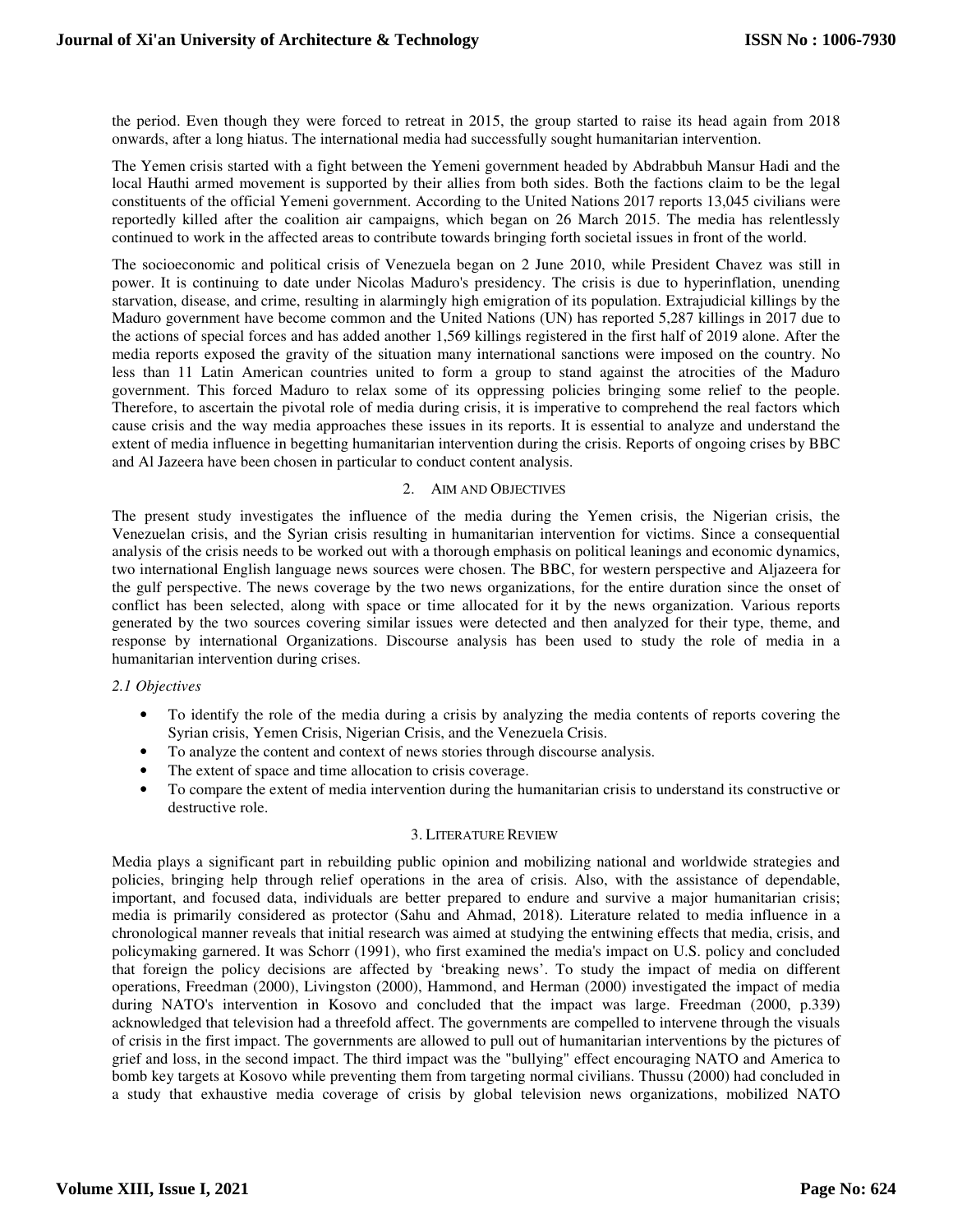bombings on Yugoslavia as a humanitarian intervention. Feist (2001, p. 713) conducted a study on the same topic and he concluded that the policymakers of US submitted to intervene due to "compelling images of the humanitarian crisis. Miller (2002) investigated the media impact on both the British and American governments' policies. Those facts derived upon were enough to establish the power that the Media executed during policymaking in favor of the humanitarian crisis. Robinson (2000a, 2002, 25-35) also emphasized in his study that media plays an important part in policy making. Some of the studies brought out the reverse phenomenon.

Sahu and Rao (2013), in their study concerning coverage of Telangana issue during undivided Andhra Pradesh, in two major National dailies of India, revealed the business centric approach adopted by the newspapers. They revealed that the newspapers failed to bring out the truth. The reports were devoid of the required emphasis on the crisis with adequate background about the issue. Perhaps the Telangana issue was not on their agenda.

Ali Nasiri (2015), in a study, stated that although every crisis is different from one another, there exist many similarities and a pattern that requires an early response and quick decisions to choose the best possible solution from the limited number of choices available to pre plan the management of disasters and crisis

Fateme Ghassabi (2015), in the study of the crisis of Azerbaijan earthquake conducted a survey of university students of Allameh Tabatabai University in Tehran. The results of her studies showed that media played an important and positive role in getting humanitarian help for the people in need. Mass communication plays a major role during catastrophes and emergencies.

Keerthana Thankachan (2018) writes about another media effects paradigm while analyzing the role of media and its influence during conflicts as an agent of information. The study carried a comparative analysis of media coverage by two leading newspapers with different perspectives. The results revealed that the most of the stories contributed towards aggravating the conflict further. A disturbing trend of modern news media that contributed towards increasing the vehemence of the conflict was observed.

Kiplimo and Nabushawo, C. (2015, p 77) in their study concluded that objectivity in journalism continues to remain important. The aspect is more visible in promotion of peace, where it is expected that media exudes high level of integrity, freedom of expression and professional ethics. Considering the noteworthy difference in news values of peace and tensions, it is expected that media abides by ethical deliberations that are considered essential in its response peacemaking initiative.

Therefore, the available literature points towards the idea that media plays a crucial role in remodeling public perception and mobilizing national and international policies, resulting in relief operations in times of crisis. However, at the same time factual and correct reporting with no vested interests is also important. The argument about the relation between media and its intervention continues without analyzing the collective response generated by combined efforts of various organizations, such as the media, U.N., government, political scenario, and the mindset of readers in putting humanitarian issues as an agenda. Available literature has not zeroed in on certain issues on media influence and its intervention during the Crisis from a broad perspective due to less research. The present study would attempt to address them. Nevertheless; it is still pertinent to examine the various issues and techniques that were used in previous studies on media influence and humanitarian intervention.

## 4. METHODOLOGY

Discourse analysis as a model for qualitative analysis has been adopted to accomplish the study. Discourse analysis is one of the five ways distinguished by Wertz, et al, (2011) of doing qualitative research. Media reports related to the Yemen crisis, the Syrian refugee crisis, the Venezuela crisis, and the Nigerian Boko Haram crisis were studied. The major two international news organizations of the world, BBC, and Al Jazeera were selected by focusing on the contexts at which the stories are reported.

The reports collected for a period starting from the year 2009 till date (the period of crisis) includes news stories, articles, editorials, opinions and comments. The collected reports were segregated manually, clustered into the categories and then a discourse analysis was conducted, to understand the role of media in building public opinion and setting an agenda which affects international policies during crises resulting in humanitarian intervention. The collected material was categorized into Perceptions of Western Culture, Quantum of Suffering, and Special Stories: Call for Humanitarian Intervention**.**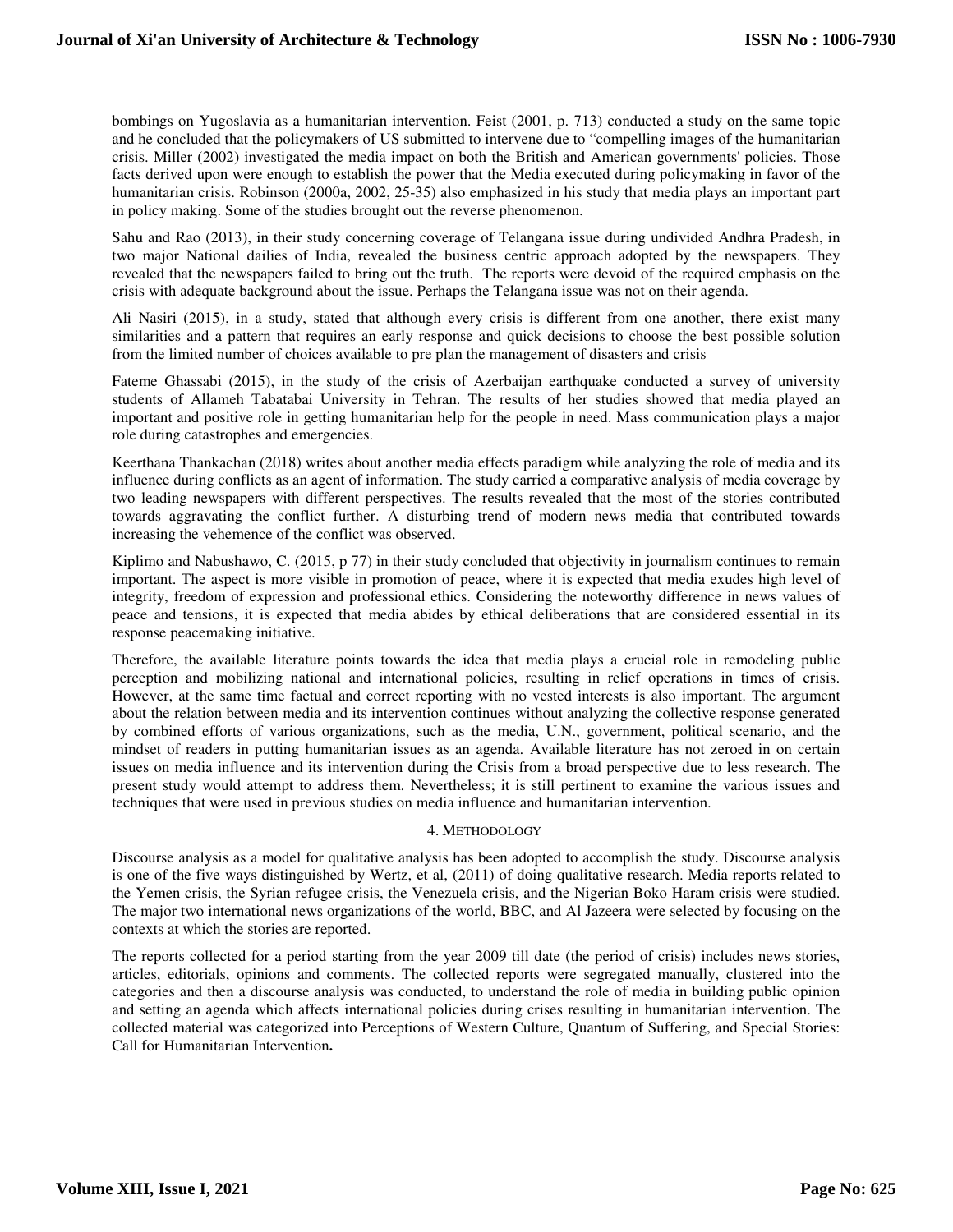#### 5. ANALYSIS AND INTERPRETATION

The projection of religious and political conflicts as humanitarian crisis news stories is one of the prime characteristics detected in reporting the conflicts by both BBC News and Al Jazeera. Both organizations command wide coverage globally. Moreover, both news organizations have explored the causes and motives of various factions in detail, dwelling deep into various contributing factors from multiple angles scientifically supporting their reports with factual data and proofs. The role of both the news organizations in the crisis has displayed their painstaking efforts right from the stage of collection of precise information to its timely communication to save humanity. From the crisis of Syria to Yemen to Nigeria to Venezuela, the humanitarian needs are incessant, in the protracted conflicts of the modern world. With the crisis becoming more complex and chronic with each passing day, media coverage is one strong driver for getting humanitarian intervention by building a political pressure for the international organizations to take cognizance of those in need. The key outcome of analysis is given out in the succeeding paragraphs.

#### 5.1 Perceptions of Western Culture

Pre-existing animosities entwined with political goals are the most prominent cause for conflicts, causing a humanitarian crisis, with multiple occurrences of stories related to religious and political opinions in the articles and interviews that appeared on both BBC and Al Jazeera. Interviews and stories of prominent personalities have been used by both the agencies to substantiate their claims. For instance, a news report of Al Jazeera, dated 22 Dec 2016, quoted a statement by political scientist, Perouse de Montclo who said, "Their (militants) target group was initially security forces and 'bad' Muslims who followed the western way of life. It was not the Christians. But in 2010, Christian minorities were targeted with planned attacks". Similarly, BBC in a report dated 23 October 2017, quoted Naomi Adamo, a survivor of Boko Haram kidnapping. She said, "Then they (militants) came to us and said, 'Those who are Muslim, let them be on one side and those who are Christian let them be on one side', they were angry at Christians for following Western ways". Both news organizations highlight negative perceptions of Western culture.

#### *5.2 Quantum of Suffering*

The rise of the crisis resulting from political disputes was visible as an outcome of conflict wherein the scope of reconciliation through media intervention has been extended by both organizations, though more efforts were stemmed in on behalf of Al Jazeera. In the case of Al Jazeera, the reports pragmatically presented the root cause of the problem, and subtly suggested more than one solution to neutralize it through dialogue between local leaders*.*  BBC reports highlighted the need for an overall effort for peace and reconciliations through external interventions from the western world and international organizations, strategically supporting its demand with accurate facts and figures. The evidence in this regard can be discerned by a report of Al Jazeera dated 25 March 2018, regarding the Yemen crisis wherein the United Nations has been quoted to present an estimate regarding refugees. It was stated that over 3 million refugees had fled the country, while 28,000 were estimated to have sought asylum from neighboring countries. Similarly, BBC, in its report dated 28 March 2017, referred to the UN data to quote that, "Yemen is at present going through one of the worst humanitarian crisis in world". Emphasizing on the high rate of casualties, losses both economic and of human life. The report carried a statement from The executive director of World Food Program has warned that the time is very less to stop famine and the organization is left with few months of food for the country. The report focused on the quantum of devastation and highlighted the work being done by the international organizations.

Thus, while such reports of BBC strategically concentrated more on the loss due to crisis and focused on beckoning humanitarian intervention, Al Jazeera went ahead with predictive yet in-depth and soulful coverage of the grim realities of crisis while seeking global attention. Therefore, portraying the quantum of devastation formed a leading strategy by both the news propagators. It became the primary factor for garnering international attention.

Innovative approaches by the media allowing readers to interpret the situation through tales of misery and crisis expanded antipathy amongst the people all over the world, even though they do not share any direct involvement. The statements of various leaders substantiated the need for humanitarian interventions. The reports gleaned from ground zero backed with a well-researched data are perceived to be dependable analytically. Such reports impact the hearts and mind of the people, building public opinion required for humanitarian intervention.

## *5.3 Special Stories*

 Throughout the crisis, both BBC and Aljazeera allotted prime space to special stories and interviews that conveyed subtle indications that the story in question demanded special attention from the world. The reports of both BBC and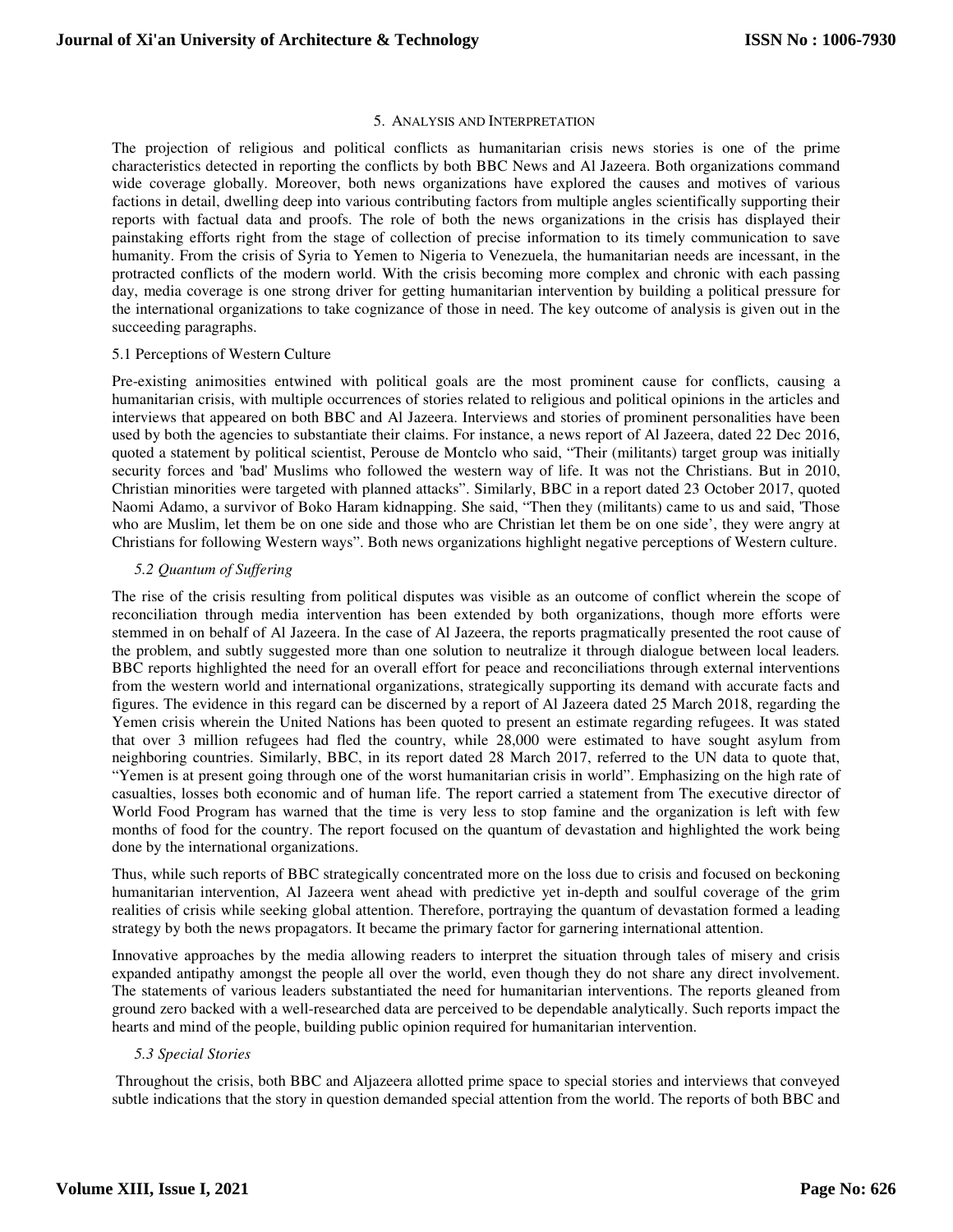Aljazeera resulted in charged responses globally due to their conversational undertones resulting in immediate humanitarian intervention. Addressing the differences in coverage of both the news organizations, the importance of political relations and international support were given more importance in BBC whereas Al Jazeera reports stressed that the superpowers were fighting their wars and exploiting the crisis for their benefit. They emphasized diplomatic solutions through dialogue.

## *5.4 Call for Humanitarian Intervention*

The greed of some powerful countries has allowed the crisis to get bloodier by every passing day, since the crisis benefits these countries either strategically or economically. The facts have been brought out in the reports by Al Jazeera, for example in a report on Venezuela, dated 22 Jan 2019, it was disclosed that most prominent five US refineries had either completely stopped or reduced the purchase of crude oil from Venezuela. Moreover, international sanctions have affected many industries such as oil and gold. This has resulted in weakening the economy of the country. On the other hand, the BBC has either completely ignored the subject or has very lightly touched upon the subject in its reports.

The slight damage has been controlled because the BBC has much wider circulation globally than Al Jazeera. Therefore, even if it reports some very minute details about a crisis, it induces a reaction from the global population creating the hypodermic needle effect that promulgates a media control over their audiences resulting in an immediate effect for humanitarian intervention. The effort of Al Jazeera as a promoter of humanitarian intervention, despite rejecting the intervention of greedy superpowers, was visibly evident during crisis reporting as it emphasized more upon diplomatic solutions through dialogue.

The result of reports covering the crises clearly showed that both BBC and Al Jazeera slightly differed while framing the collective response of international organizations as per their ideological slant. Given this backdrop, both the news organizations dedicated prime space and time to the coverage of the crisis. It was found that the media has visibly had an important role in maneuvering mass opinion and increasing vehemence of international organizations, which has resulted in much required humanitarian intervention in all the four crises under study.

 The international media has ardently strived hard to disseminate the correct information, boldly facing the challenge to address the outcome of years of aggression and animosities of conflicts. Though at times media did stagger from its path by displaying a varied tone of reporting, downplaying, or highlighting certain issues, however, they have not budged away from the truth. The media has tried to present the facts threadbare and has thus exposed the greed of some of the elitist superpowers of the world.

## IV.CONCLUSION

The findings of the present study demonstrate the key role played by the media during the crisis by covering various types of stories bearing different themes and issues in an apt and timely manner. The accomplished international media has presented the accurate facts and figures in a very clinical way, relegating the unnecessary political clamor behind the emotional and economic aspects of the stories. The relentless efforts have managed to put the Syrian crisis, the Yemen crisis, the Nigerian crisis, and the Venezuelan crisis in the center stage of the world creating enough momentum to accelerate the international organizations into action.

It has been conclusively discerned that media intervention can support the peace and reconciliation during crisis. The news reports of international media organizations have reflected their efforts to pragmatically bring out the quantum of devastation, within the vast backdrop of religious, political, or socio-economic conflicts. Media has also mediated by either offering a diplomatic solution or by bringing in humanitarian intervention from international organizations. The role of international organizations, as identified through the reports, was also found to be adequate. These international organizations like the UN and WHO to name a few have provided the required assistance to the victims of the crisis in form of either aid or assistance. Therefore, it can be safely concluded that the media has a significant part in rebuilding public opinion and mobilizing national and worldwide strategies and policies, bringing help through relief operations in the area of crisis.